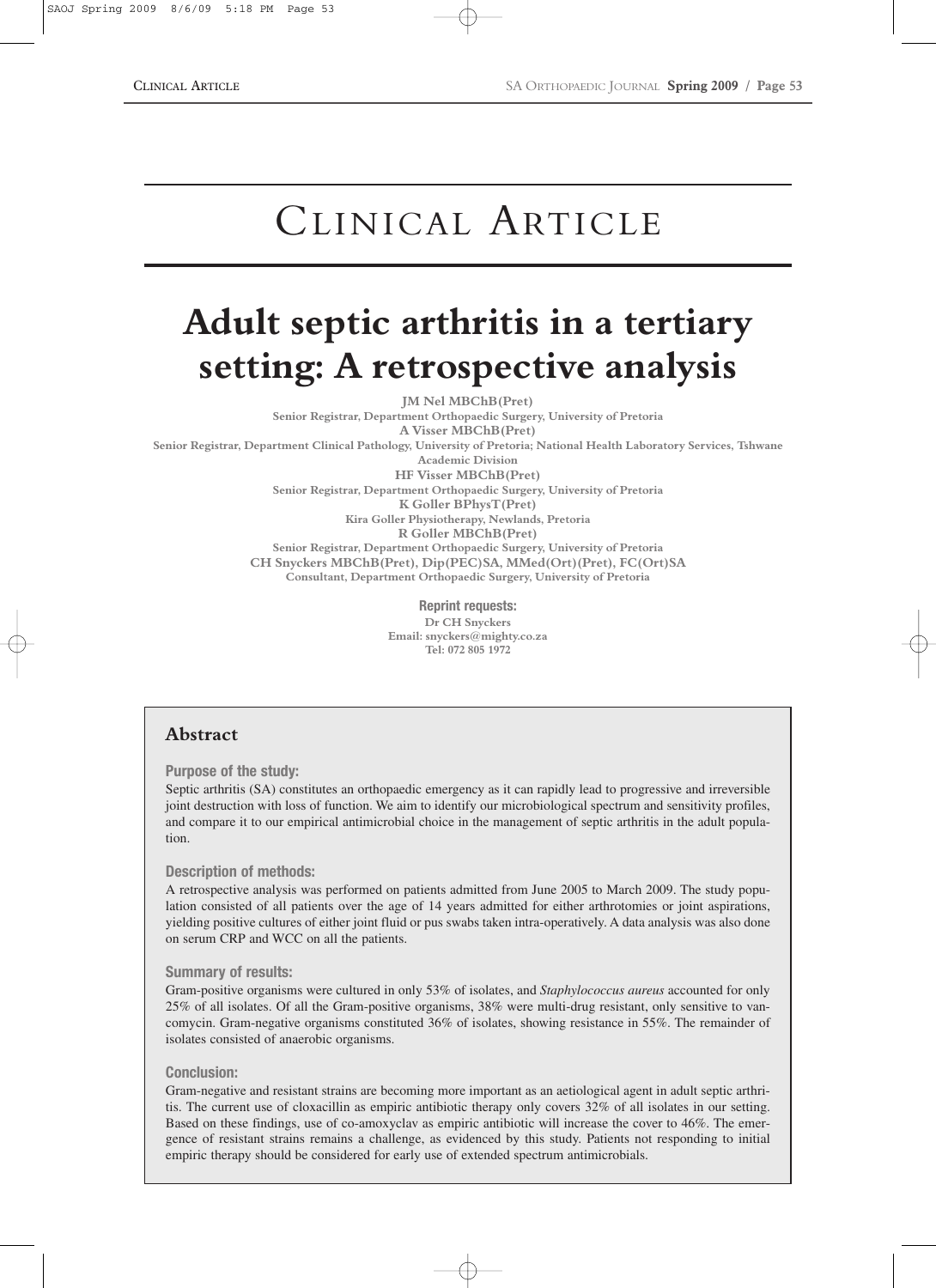## **Introduction**

Septic arthritis (SA) constitutes an orthopaedic emergency as it can rapidly lead to progressive and irreversible joint destruction with loss of function.<sup>1</sup> In adult patients, an acutely swollen and inflamed joint needs to be distinguished from various other causes (*Table I*) as different epidemiological and patient factors render SA in adult patients a completely distinct condition from that in children.

Classically, SA is associated with abnormalities in the peripheral white cell count (WCC), C-reactive protein (CRP) and erythrocyte sedimentation rate (ESR), although the use of these as specific diagnostic markers for SA is restricted due to the low specificity.2 The diagnosis of SA can, in certain instances, pose a diagnostic dilemma and Newman *et al<sup>4</sup>* reviewed cases over a 30-year period, classifying this condition based on the following criteria:

- Grade A Organism isolated from the joint
- Grade B Organism isolated from elsewhere
- Grade C No organism isolated but histological or radiological evidence of infection or turbid fluid aspirated from joint.

Various co-morbid conditions have been identified as risk factors for more severe SA. These include:

- diabetes mellitus<sup>5,6</sup>
- rheumatoid arthritis and osteoarthritis<sup>7-11</sup>
- prosthetic joint<sup>12-14</sup>
- recent joint surgery<sup>12</sup>
- previous intra-articular corticosteroid injection<sup>15</sup>
- skin infection and ulcers<sup>2,13</sup>
- intravenous drug abuse<sup>1,6</sup>
- alcohol and tobacco use<sup>16</sup>
- sickle cell anaemia<sup>17</sup>
- immunocompromised states  $\circ$  elderly<sup>18</sup>
	- $\circ$  HIV.<sup>16</sup>

## **Table I: Differential diagnosis of an acute monoarthritis in an adult patient** *(adapted from reference 2)*

- Infection
- Gout
- Pseudogout
- Apatite-related arthropathy
- Reactive arthritis
- Systemic lupus erythromatosis
- Dialysis-related amyloidosis
- Metastatic carcinoma
- Haemarthrosis
- Neuropathic arthropathy
- **Osteoarthritis**
- Intra-articular injury
- HIV-associated arthritis3

The knee is almost universally quoted as the most common site of infection, with other joints affected including the hip, shoulder, wrist, ankle, elbow and sternoclavicular joint. Poly-articular infection is not uncommon, shown to affect as many as 10% of cases.<sup>1</sup>

A recent systematic review found staphylococci and streptococci to be the aetiological agent in up to 91% of cases. The empiric antibiotic of choice in uncomplicated cases is cloxacillin 2 g qid intravenous. Patients at high risk for Gram-negative sepsis are treated with a third generation cephalosporin (cefuroxime 1.5 g tds) with or without cloxacillin. If the patient is at risk for developing SA due to methicillin-resistant *Staphylococcus aureus* (MRSA), use vancomycin with a third generation cephalosporin. With a suspected gonococcal or meningococcal infection, use of a third generation cephalosporin is indicated.<sup>19</sup> This is the policy followed by our department.

With the changing epidemiology in our patient population, we found it essential to retrospectively review all cases of SA among our adult patients. This was performed to ensure that our expected microbiological spectrum and sensitivity profiles correspond to our empiric antimicrobial choices in this patient population.

## **Materials and methods**

This retrospective study was performed on patients admitted to the Steve Biko Academic Hospital, Pretoria, South Africa, from June 2005 to March 2009 (46 months). All patients over the age of 14 years, with a possible diagnosis of SA, who had an arthrotomy or joint aspiration, were included in the study (i.e. Newman Grade A).

Further data collected included admission laboratory infectious markers (white cell count and C-reactive protein). In cases where MRSA was cultured, sufficient data could not be collected to establish whether the infection was acquired in the community or in a health care setting. Cases where organisms of doubtful clinical significance were isolated (e.g. coagulase negative staphylococcus) were included as they could act as pathogens in select patient populations.

## **Results**

#### **Patient demographics**

During the study period, a total of 125 patients were admitted for signs and symptoms suggestive of SA; of the culture positive patients, the majority was male (34/60) with a male to female ratio of 1.3:1. Ages varied from 16 to 72 years (*Figure 1*). Unfortunately, less than a quarter of patients were tested for HIV infection, but from the total population, 13% were HIV-positive and 8% HIVnegative.

> **The knee is almost universally quoted as the most common site of infection**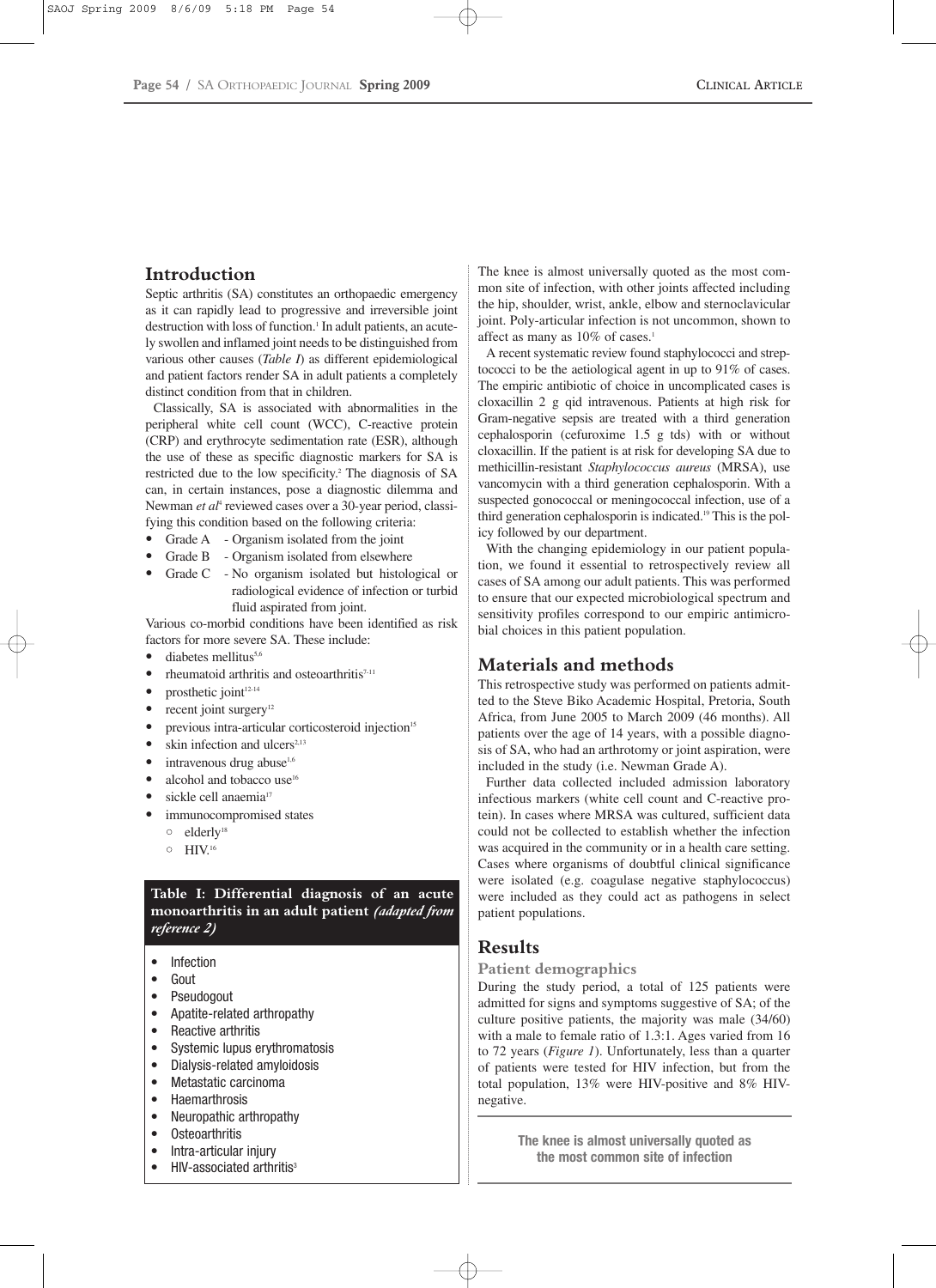**With a suspected gonococcal or meningococcal infection, use of a third generation cephalosporin is indicated**



**Figure 1: Age distribution of patients expressed as total and culture-positive population groups** 

#### **Clinical findings**

Knee joints were involved in a significant proportion of patients, accounting for 73% of cases (*Figure 2*).

### **Microbiological data**

In total, 125 patients were admitted with the clinical diagnosis of SA. In 77 patients, the diagnosis was evident and arthrotomies were performed. In 48 patients, the clinical diagnosis was in doubt, and aspirations were performed.



| Table II: Organisms isolated with the respective sensitivity profiles |                |                |                            |              |          |  |
|-----------------------------------------------------------------------|----------------|----------------|----------------------------|--------------|----------|--|
| <b>Organisms isolated</b>                                             | <b>Cases</b>   |                | <b>Sensitivity profile</b> |              |          |  |
|                                                                       | (No)           | S              | I1                         | $\mathbf{E}$ | R        |  |
| <b>Gram-positives</b>                                                 | 42             |                |                            |              |          |  |
| Staphylococcus aureus                                                 | 20             | 13             | 0                          | $\mathbf{0}$ | 7        |  |
| Coagulase negative staphylococcus                                     | 11             | 4              | 1                          | 0            | 6        |  |
| Streptococcus pneumoniae                                              |                |                | $\overline{0}$             | $\Omega$     | 0        |  |
| Alpha-haemolytic streptococcus                                        | 5              | 5              | $\overline{0}$             | $\Omega$     | 0        |  |
| Beta-haemolytic streptococcus                                         | 5              | 5              | $\overline{0}$             | 0            | 0        |  |
| Gram-negatives                                                        | 29             |                |                            |              |          |  |
| Acinetobacter baumannii                                               | 4              | $\mathbf{0}$   |                            | $\mathbf{0}$ | 3        |  |
| Klebsiella pneumoniae                                                 | 4              |                |                            | 0            | 2        |  |
| Klebsiella oxytoca                                                    | $\overline{c}$ |                | $\overline{0}$             | $\Omega$     |          |  |
| Enterobacter spp                                                      | 5              | $\mathbf{0}$   | $\overline{0}$             | 5            | O        |  |
| Eschericiae coli                                                      | 4              | 4              | 0                          | 0            | 0        |  |
| Serratia marscesence                                                  |                | $\overline{0}$ | $\overline{0}$             |              | 0        |  |
| Proteus mirabilis                                                     |                |                | 0                          | 0            | 0        |  |
| Proteus vulgaris                                                      |                |                | $\overline{0}$             | 0            | 0        |  |
| Pseudomonas aeruginosa                                                | 6              | 5              | 0                          | 0            |          |  |
| Pseudomonas stutzeri                                                  |                | $\mathbf{0}$   | 1                          | $\Omega$     | $\Omega$ |  |
| <b>Other</b>                                                          | 9              |                |                            |              |          |  |

S - Sensitive to cloxacillin in Gram-positive organisms and sensitive to co-amoxyclav in both Gram-positive and Gram-negative cases.

I1 - Sensitive to third generation cephalosporins

I2 - Sensitive to fourth generation cephalosporins

R - Sensitive to extended spectrum antimicrobials. In the Gram-positive group this refers to vancomycin and in the Gram-negative group, the carbapenems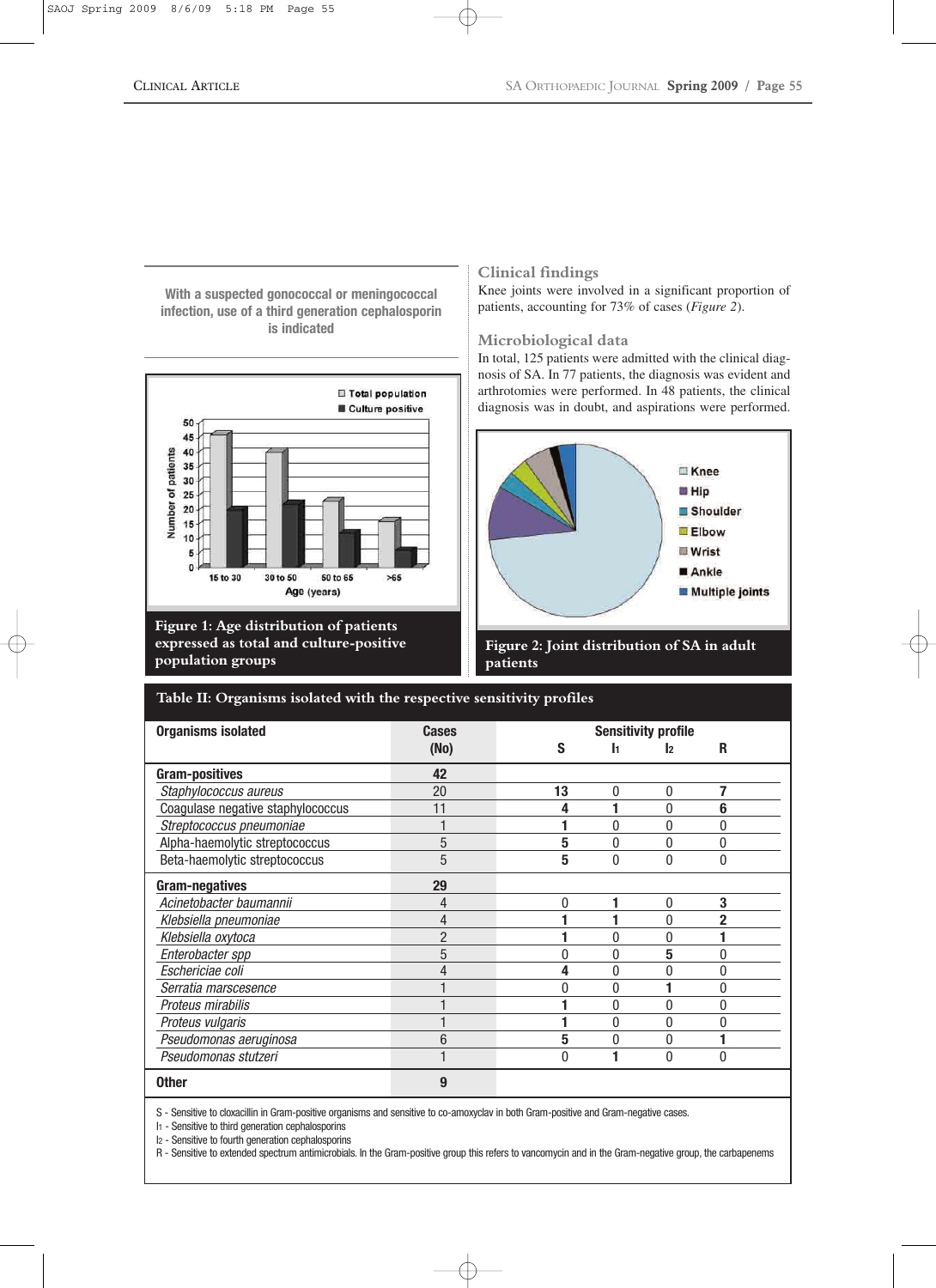Of the total samples submitted for microbiological analysis, 60 rendered positive cultures with 80 isolates (44 patients with single isolates, 15 with double and two with triple isolates). *Staphylococcus aureus* was the most prominent causative organism (*Table II*).

No microbiological data was available in 10 patients from the arthrotomy group and 20 patients from the aspiration group. The reasons for this are unclear but may include laboratory errors, sampling problems or the treating surgeon's clinical assessment.

A noteworthy feature was the lack of any cases of *Neisseria gonorrhoea*, as this is an important cause of SA, especially among young adult patients.<sup>20</sup> Although routine culture techniques should be sufficient to diagnose the presence of gonococcal infection, false negative results are frequently a problem, as this organism can be very difficult to culture.<sup>21</sup>



**Figure 3: CRP levels, reported in mg/ml, in patients with infectious and non-infectious arthritis**



**infectious and non-infectious acute arthritis, reported in x 109 cells/L**

#### **Laboratory data**

C-reactive protein (CRP) levels were performed in 96 cases and white cell counts (WCC) were determined 113 cases. CRP results are summarised in *Figure 3* with WCC results summarised in *Figure 4*, differentiating between patients with an established SA (culture positive) versus non-infectious arthritis (culture negative).

## **Discussion**

In adult patients presenting with an acutely inflamed joint or joints, the diagnosis can be complicated, as various conditions can present in a similar way. The clinical diagnosis consists of a tender, swollen, hot joint with a limited range of movement.<sup>19</sup> Septic arthritis as the cause of an acutely swollen joint, has been shown to account for 8% of cases in Israel,<sup>22</sup> 27% in Taiwan,<sup>23</sup> 29% in Saudi Arabia,<sup>16</sup> 33% in the UK<sup>8</sup> and 35% in Australia.<sup>24</sup> In this study the rate was substantially higher, at 48%. This high prevalence of infectious arthritis can in part be attributed to the fact that this study was performed in a tertiary setting. It should be noted that a negative culture does not exclude the presence of SA as various factors may render a false negative microbiological result, $25$  including preemptive initiation of antibiotics prior to sampling, etc. This should be considered and empiric antibiotics are therefore advocated in cases prior to establishment of a clear diagnosis.

Where the diagnosis was in doubt, aspirations of the joint fluid were performed, which if upon inspection seemed purulent, would then be converted to a formal arthrotomy. In total, 48 aspirations were not converted to formal arthrotomies. Of these, only 28 were submitted for microbiological culturing. The reasons why all samples were not submitted are unclear, but may be due to laboratory error or due to the discretion of the surgeon. Of the 28 samples that were submitted for microbiological culturing, eight (29%) yielded positive results. This suggests that visual inspection is not adequate to determine submission for culture, and that it should be considered a standard operating procedure to submit all aspirations to microbiology.

The use of serum acute phase reactants as surrogate markers for infection has been shown to be inaccurate.<sup>2</sup> This study confirms this result. More useful tests have been sought, specifically on synovial fluid, of which the most promising seems to be joint fluid white cell and differential counts.2 Synovial WCC greater than 100 000/µl is associated with a 28 times higher likelihood ratio ( $CI =$ 12.0-66.0).22,26-28 Furthermore, a differential count on the fluid showing polymorphonuclear cells of greater than 90% has been said to indicate a higher likelihood of an infectious cause, $2$  but may also be as high in crystal arthropathies.27 A low synovial glucose level (40 mg/dl or less than half the serum value) is suspicious of a bacterial joint infection.<sup>34</sup>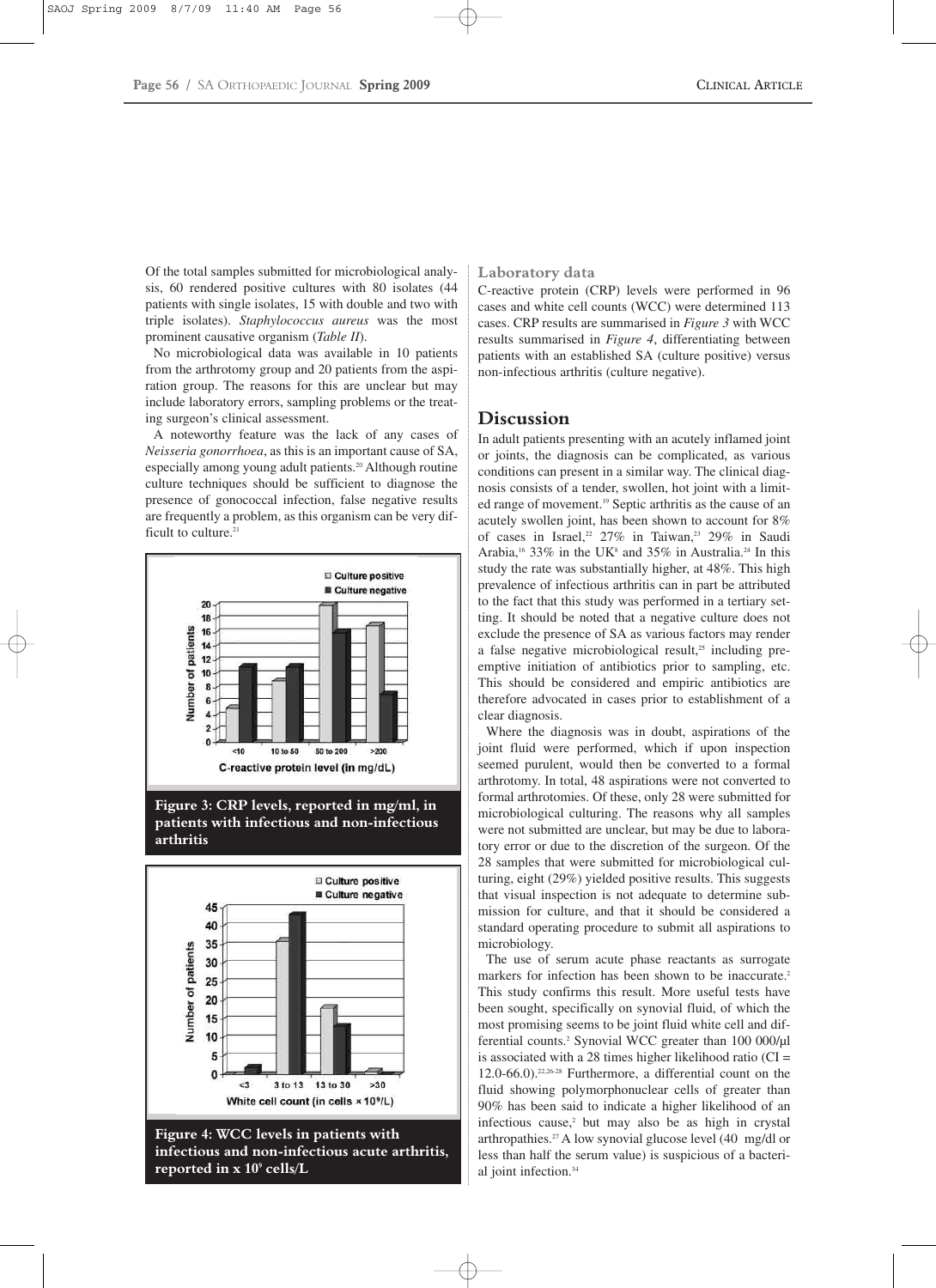#### **Table III: Key concepts in adult septic arthritis**

- **An acutely inflamed joint in an adult patient may have various aetiologies.**
	- A higher portion of patients in the South African cohort had positive synovial fluid cultures.  $\circ$  There may also be underlying conditions predisposing the joint to sepsis.
- **As the HIV-1 sero-prevalence in South Africa is high, joint fluid should be subject to:**
	- $\circ$  routine cultures with sensitivities
	- $\circ$  fungal cultures
	- TB cultures
	- $\circ$  crystal analysis
	- histology.
- **In our setting, Gram-negative and resistant strains are becoming more important as aetiological agents in adult SA.**
	- $\circ$  The current use of empiric cloxacillin only covers 32% of all isolates.
	- The use of co-amoxyclav as empiric antibiotic will increase the cover to 48%.
- **MRSA seems to be become more important as an infectious agent in SA; continuous surveillance is needed to monitor trends in resistance.**
	- It is questionable whether a change to vancomycin is necessary as the empiric therapy in adult SA.
	- $\circ$  It is, however, advisable that patients not responding to empiric therapy, be considered for a change to more aggressive antimicrobials.
- **• The use of serum white cell count and CRP is limited.**
- **All institutions should undertake an active surveillance programme to ascertain appropriate change in empiric antimicrobial therapy.**

Ultimately, proper sampling with positive culture of either joint fluid and/or pus swabs from the joint surface provides the confirmation of SA. This does not however exclude the presence of further pathology, which may have predisposed the joint to infection. It may therefore be prudent to submit all samples for culture, crystal analysis and histology.

With the high rate of HIV-1 sero-positivity in the South African setting,<sup>29</sup> atypical organisms will always have to be suspected. These include various Gram-negative organisms, mycobacteria<sup>26-28</sup> and fungi.<sup>30,31</sup>

In patients with suspected SA, empiric antimicrobial therapy is indicated as part of early management as it can prevent rapidly progressive and irreversible joint destruction.1 For the empirical treatment of SA, in adolescents or adults, our current departmental protocol includes the administration of cloxacillin 2 g 6-hourly or vancomycin (if MRSA is suspected) 1 gram 12-hourly. If a gonococcal arthritis is suspected, a third generation cephalosporin may be added.19 Antibiotic therapy should be de-escalated as soon as the culture and sensitivity is available.

In an ideal setting, empiric therapy should fall within the sensitivity spectrum of all organisms associated with the specific condition and population group, but with trends showing increasing resistance worldwide, this is becoming problematic.5,7,12,14,32-34 Gram-negative and resistant strains were shown to be important aetiological agents in this present study. The current use of cloxacillin as empiric antibiotic therapy only covers 32% of all isolates in our setting.

Based on these findings, use of co-amoxyclav as empiric antibiotic will increase the cover to 46%. Septic arthritis is not a registered indication for administration of co-amoxyclav, so use will be on an 'off-label' basis. Dosing will likely be intravenous at doses of 1 000 mg amoxicillin with 200 mg clavulanic acid twice daily, provided renal function is intact. This will, however have to be confirmed by large, randomised control trials within this clinical setting.

The emergence of resistant strains remains a challenge, as evidenced by this study. In this patient population, seven MRSA isolates (11.4% of all samples and 35% of all *Staphylococcus aureus* isolates) were identified, all of which were only sensitive to vancomycin and linezolid, being resistant to clindamycin as well. It is debatable whether these findings warrant alteration in the departmental empiric treatment regimen, because of the concerns with empiric vancomycin treatment. Use of vancomycin in methicillin sensitive organisms is associated with increased morbidity and mortality.35-37 It is therefore advisable that patients not responding to initial empiric therapy should be considered for early use of extended spectrum antimicrobials.

As this study indicates, it is pertinent that all institutions should undertake an active surveillance programme in which the aetiological agents and their corresponding sensitivity profiles are continuously monitored, with appropriate adjustment in empiric regimens.